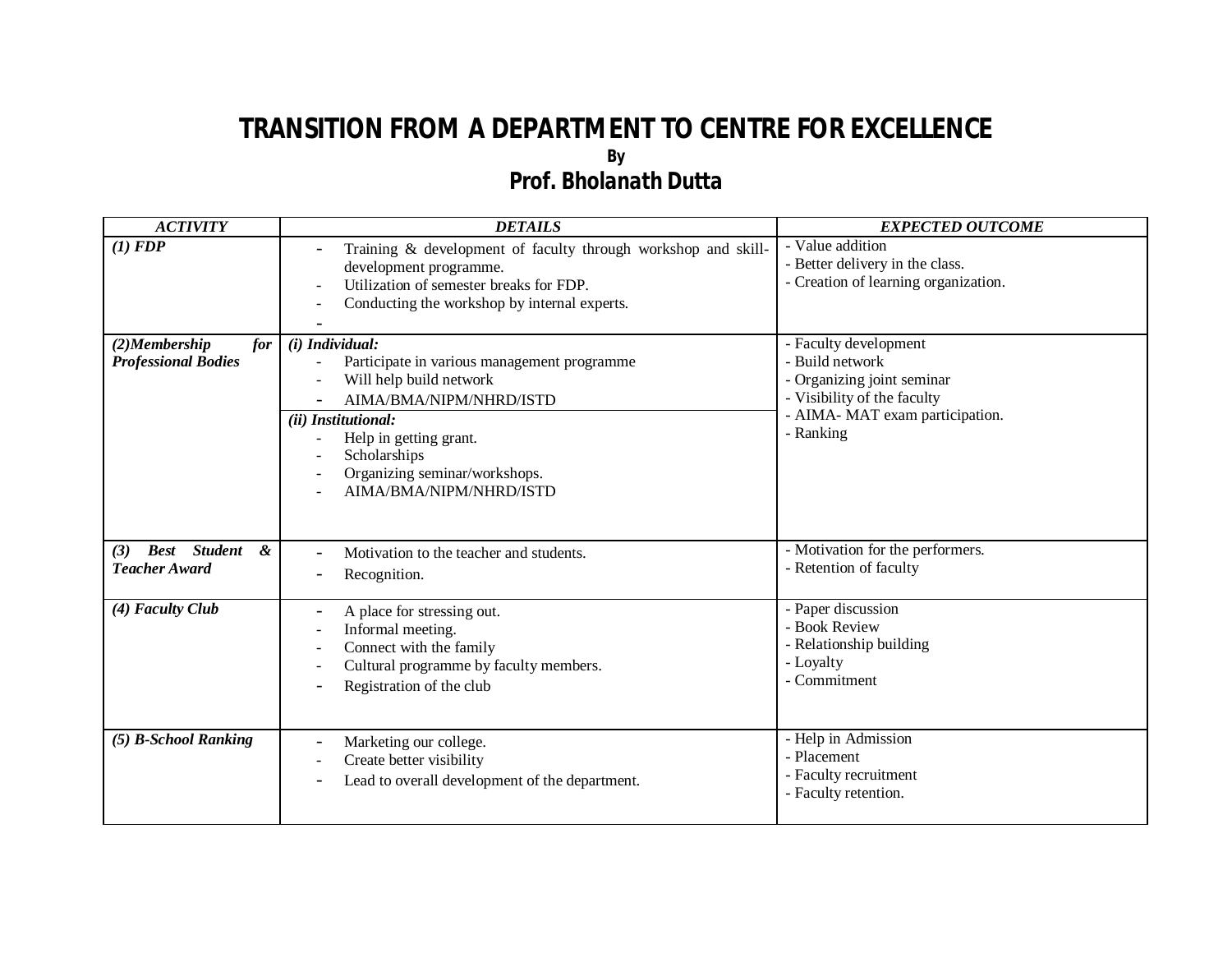| Council<br><b>Advisory</b><br>(6)<br><b>Meeting</b>        | Every semester.<br>New members<br>to be inducted (Industry/Academia/Alumni<br>Representative)<br>Advisory council input for improvement in programme<br>Faculty members will have the opportunity to interact with the<br>experts through advisory council body meeting. | - Review of activities<br>- Proposal of new activities.<br>- Placement leads.<br>- Quality check. |
|------------------------------------------------------------|--------------------------------------------------------------------------------------------------------------------------------------------------------------------------------------------------------------------------------------------------------------------------|---------------------------------------------------------------------------------------------------|
| (7) Discipline committee                                   | -Enforce discipline among students.                                                                                                                                                                                                                                      | Enforce discipline                                                                                |
| $(i)$ Library                                              | - For selection of books, preparing indent.                                                                                                                                                                                                                              | - Good transparent governance                                                                     |
|                                                            |                                                                                                                                                                                                                                                                          | - Relationship development                                                                        |
| (ii)Academic<br><b>Standard</b><br><b>Committee</b>        | - To review academic performance of the students, analysis, attendance,<br>merit rating etc.                                                                                                                                                                             | - Sense of Belongingness<br>- Faculty development                                                 |
| (iii)Women<br>Re-dressal                                   | - To resolve conflicts, differences, healthy relations.                                                                                                                                                                                                                  |                                                                                                   |
| Committee                                                  |                                                                                                                                                                                                                                                                          | - Faculty participation in academic administration.                                               |
| <b>Intrenship</b><br>(iv)<br>and<br>dissertation committee | - To suggest better way of doing project, report system during project, to<br>finalize panel, evaluation etc.                                                                                                                                                            |                                                                                                   |
| $(v)$ Curriculum review<br>committee                       | - To suggest necessary changes in the curriculum.                                                                                                                                                                                                                        |                                                                                                   |
| <b>Admission</b><br>(vi)<br>and<br>promotional committee   | - To create awareness of MBA/PGDM programme, marketing of the<br>programme in the country                                                                                                                                                                                |                                                                                                   |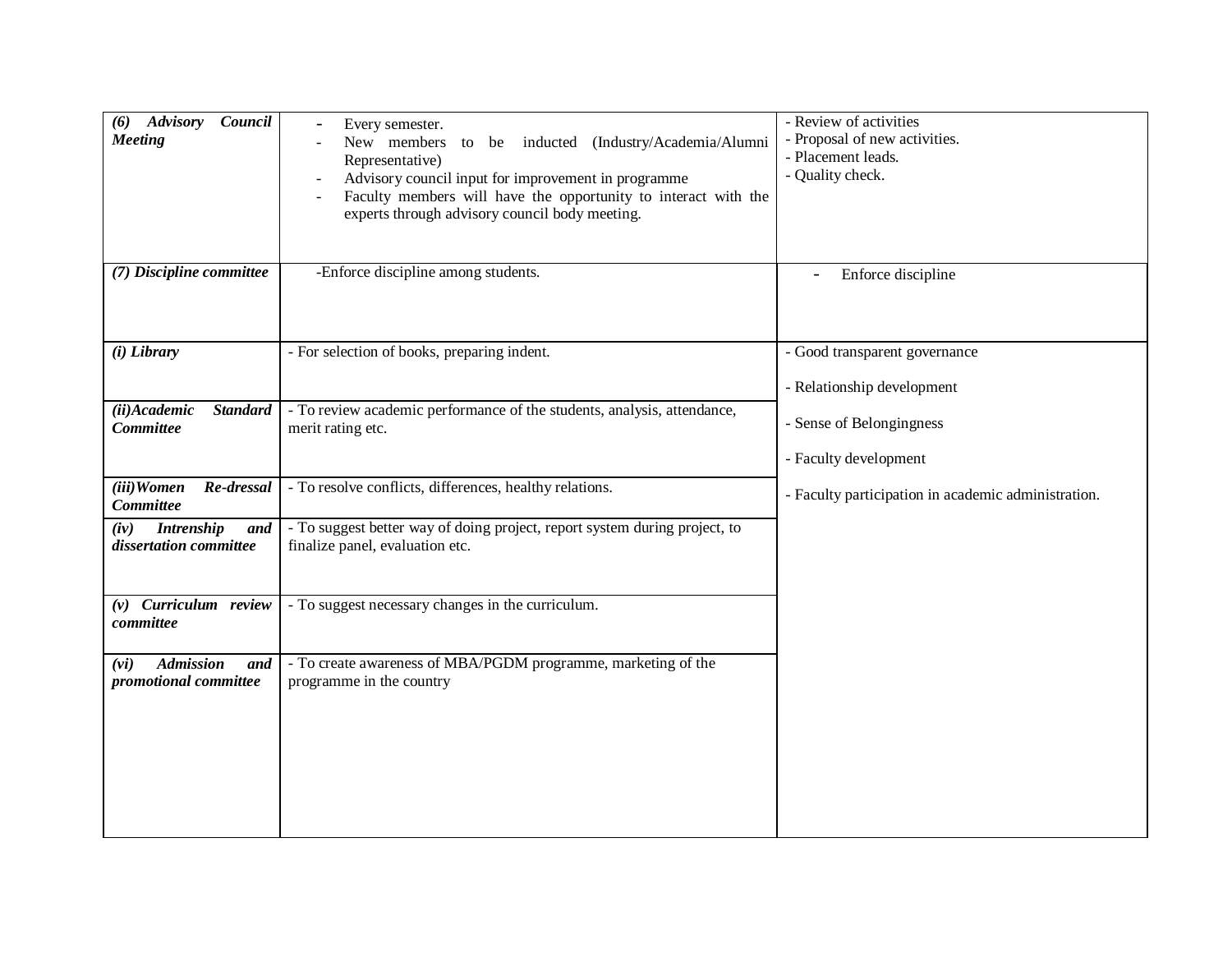| (i) Entrepreneurship<br>Soft-skill<br>(ii)<br>development centre | MOU with EDII, Ahmedabad<br><b>EDP</b><br>Customized<br>for<br>programme<br>under<br>the<br>centre<br>corporate/entrepreneur/faculty/student.<br>Look out for governmental grant.<br>Exploring new business opportunities.<br>Thrust areas are: Communication, attitude building, personality<br>development, GD, interview skills.<br>Special focus on students who are not good at communication. | - Added certificate to students<br>- Added value during placement and ranking.<br>- Outside participation in programme.<br>- Participation of executive and entrepreneurs in<br>programme.<br>- Conversion of ideas into real project.<br>- Personality development<br>-For engineering and management students.<br>- For outsiders<br>- Better output<br>- Help in placement |
|------------------------------------------------------------------|-----------------------------------------------------------------------------------------------------------------------------------------------------------------------------------------------------------------------------------------------------------------------------------------------------------------------------------------------------------------------------------------------------|-------------------------------------------------------------------------------------------------------------------------------------------------------------------------------------------------------------------------------------------------------------------------------------------------------------------------------------------------------------------------------|
| (9) Orientation and<br><b>Foundation course</b>                  | Fresher.<br>Re-orientation for the existing students.<br>Foundation course for the fresher at the beginning of the semester.<br>Bridge course.                                                                                                                                                                                                                                                      | - Personality development<br>- Confidence building.<br>- Bridging the gap.<br>- Orientation to the students and parents about the<br>campus.                                                                                                                                                                                                                                  |
| <b>Creative</b><br>(10)<br><b>Management Forum</b>               | Space for creative thinking<br>Extracurricular activities.<br>Out of the box thinking.<br>Management Games.                                                                                                                                                                                                                                                                                         | - Skill development<br>- Organisation of function/event.<br>- Institution building<br>- Forum (Marketing/Fin/HR) activities.<br>- Relationships development.<br>- Scope to learn interpersonal relationship.                                                                                                                                                                  |
| of<br>ii)<br><b>Department</b><br><b>EPGP</b>                    | Value added programmes for executives & Managers of Local<br>Industries.<br>Starting of new certification programmes.<br>Value added programme.<br>To be conducted on Sunday & online.                                                                                                                                                                                                              | - Revenue generation<br>- Retention of faculty<br>- Visibility of faculty & students<br>- Institution building.                                                                                                                                                                                                                                                               |
| $(ii)$ $EDP$<br>&MDP<br><b>Cell</b>                              | Senior faculty members will conduct the MDP programme for<br>$\blacksquare$<br>corporate/faculty.<br>Additional source of income for institution & faculty members.<br>Will create better visibility<br>Will help in ranking of the institution.                                                                                                                                                    |                                                                                                                                                                                                                                                                                                                                                                               |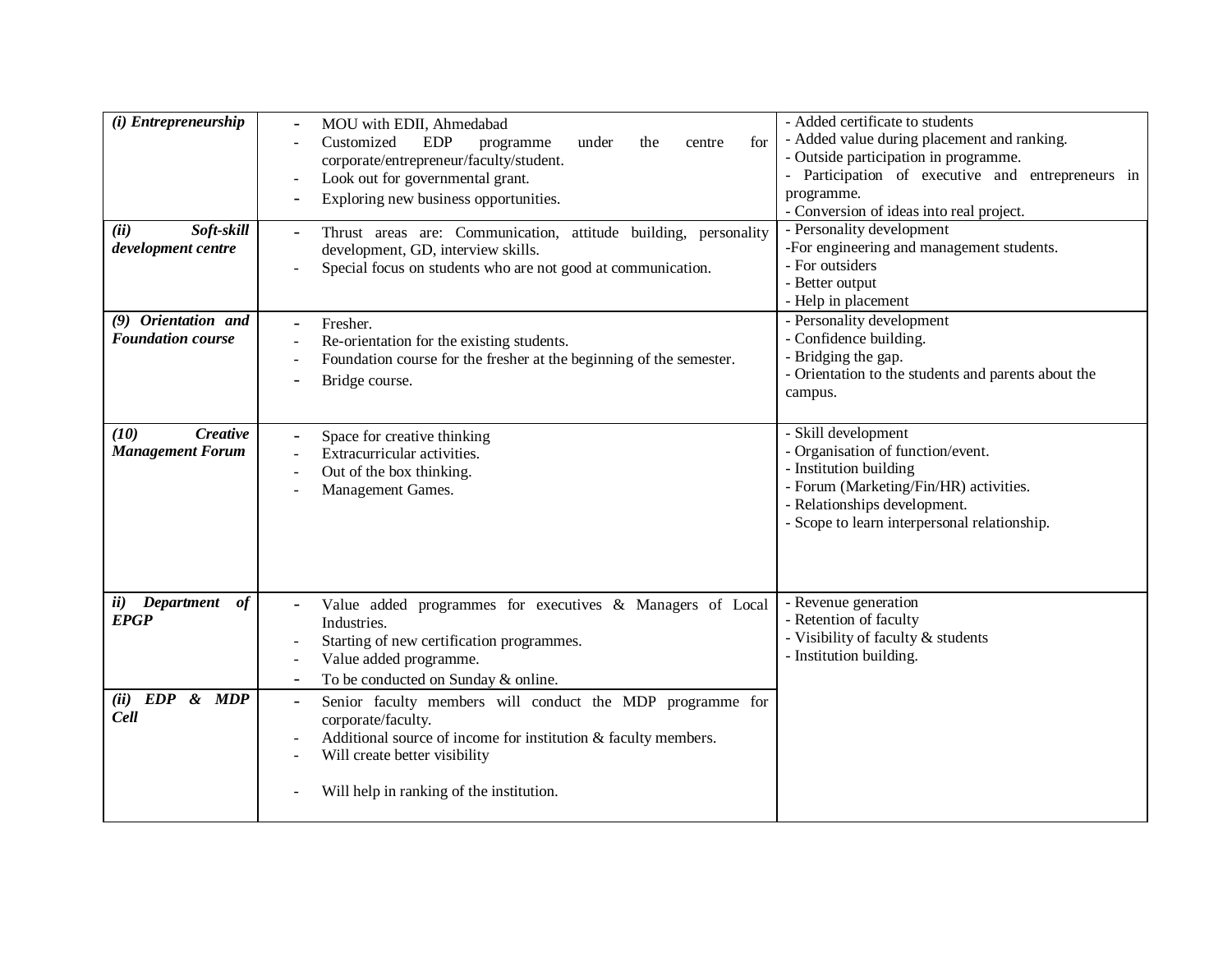| Meet<br>the<br>(12)<br><b>Executive</b><br>Programme<br>(13)<br><b>Forum</b><br><b>Activities</b> | Every Saturday<br>Senior industry experts will deliver the lecture.<br>Professor emeritus will also be invited.<br>Faculty can also update their knowledge from guest lecture.<br>Three forums: Marketing, finance & HR.<br>Time slot will be allotted every week for two hours in the Time Table.<br>Activities like business quiz, product launch, idea generation, mock<br>interview, mock stock exchange, market survey etc. | - Value addition to student.<br>- Industry orientation.<br>- Placement leads.<br>- Corporate partnership<br>- Sponsorship<br>- Creativity.<br>- Out of the box thinking.<br>- Knowledge outside syllabus.<br>- Team building<br>- Leadership<br>- Add-on knowledge |
|---------------------------------------------------------------------------------------------------|----------------------------------------------------------------------------------------------------------------------------------------------------------------------------------------------------------------------------------------------------------------------------------------------------------------------------------------------------------------------------------------------------------------------------------|--------------------------------------------------------------------------------------------------------------------------------------------------------------------------------------------------------------------------------------------------------------------|
| (14)<br>Cultural<br><b>Activities</b>                                                             | Activities like dance, music, songs, drama will be encouraged.                                                                                                                                                                                                                                                                                                                                                                   | - Artistic scholastic<br>- Personality development.<br>- Team work<br>- Organizational skill                                                                                                                                                                       |
| $(15)$ Sports                                                                                     | Departmental sports meet once in a year.<br>Nurturing talents and further motivate them to participate in bigger<br>events.                                                                                                                                                                                                                                                                                                      | - Further participation in university, state and national<br>level.<br>- Personality development.<br>- Team work.<br>- Synergy                                                                                                                                     |
| (16) Uniforms<br>for<br>students                                                                  | College uniform five days in a week (Monday to Friday)<br>Blazer compulsory during seminar/function/other occasions.<br>Saturday casual dress                                                                                                                                                                                                                                                                                    | - Personality development.<br>- Team Building<br>-Professionalism<br>- Attitude building<br>- Better presentation of students to outside world.                                                                                                                    |
| (17) Farewell<br>and<br>Welcome                                                                   | - Welcome the fresher<br>- Arranging farewell for the passing out students                                                                                                                                                                                                                                                                                                                                                       | - Team working<br>- Building relationships<br>- Organizational skills development<br>- Orientation                                                                                                                                                                 |
| (18) Industrial Tour                                                                              | - One in every semester<br>- One specialization wise                                                                                                                                                                                                                                                                                                                                                                             | - Industry orientation of the students.<br>-Practical and hands on corporate experience.<br>- Building rapport with corporate.<br>- Help in placement.                                                                                                             |
| (19) Invited Lecture                                                                              | - Encourage faculty members for guest lecture to other institution.                                                                                                                                                                                                                                                                                                                                                              | - Better visibility of the faculty and institution<br>- Social networking.<br>- Value addition.                                                                                                                                                                    |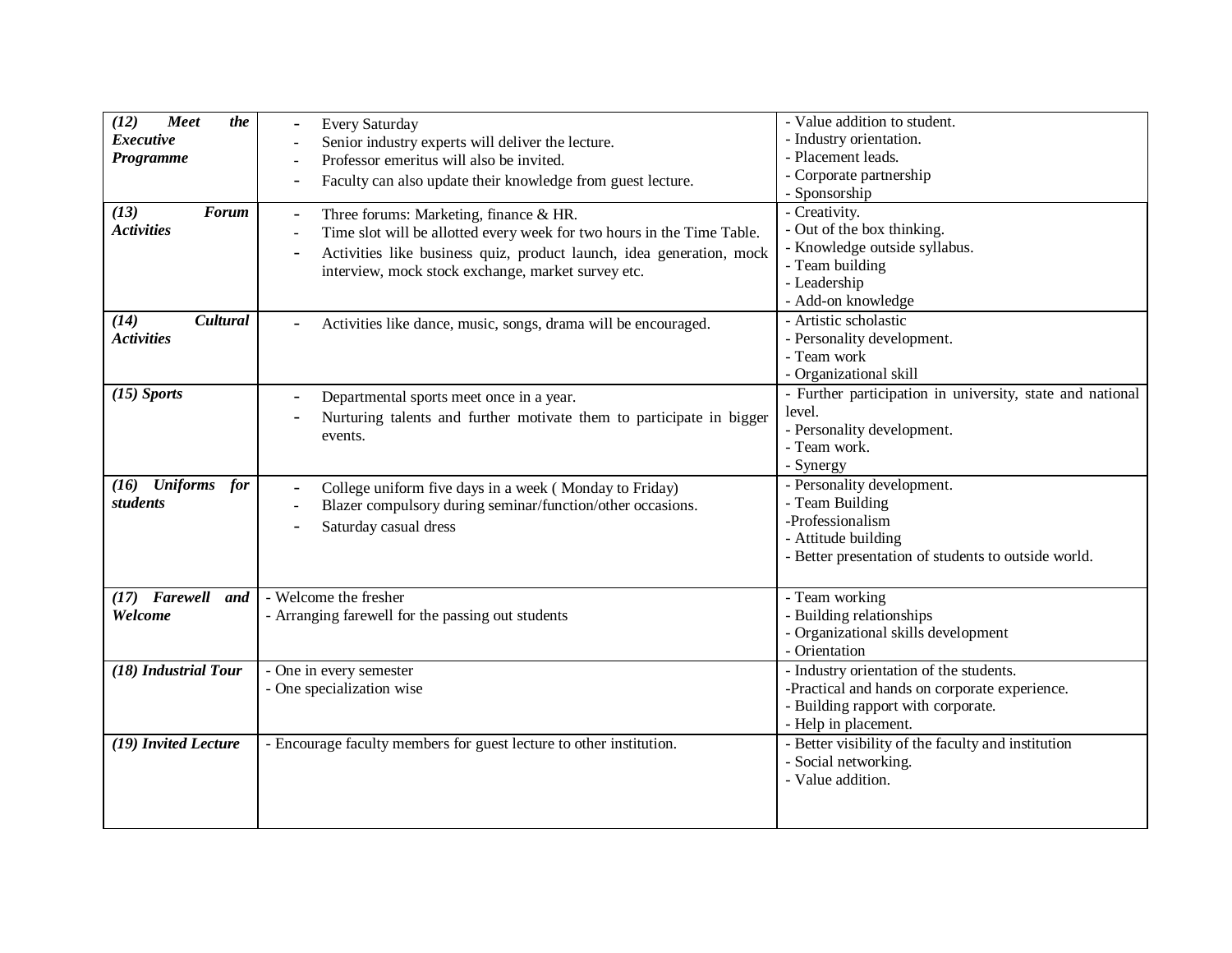| (20) Participation in<br>Seminar/Paper<br><b>Presentation</b><br>(21) Participation in<br><b>Management Fest by</b><br>students<br>(22) Counseling and<br><b>Mentoring</b><br>for<br>students | - To encourage to participate/present paper in national and international<br>seminar/conferences<br>- Encourage students to participate in the management fest organized by other<br>B-schools.<br>- Periodical counseling session fortnightly.<br>- Tracking of student performance.<br>- To improve academic performance. | - Value addition<br>- Visibility to the institution and faculty.<br>- Help in Research & Development.<br>- Helps in ranking<br>-Value addition<br>- Better visibility of students and institution.<br>- Help in placement<br>- Resolve any kind of problems.<br>- Help students to solve their academic and personal<br>problems. |
|-----------------------------------------------------------------------------------------------------------------------------------------------------------------------------------------------|-----------------------------------------------------------------------------------------------------------------------------------------------------------------------------------------------------------------------------------------------------------------------------------------------------------------------------|-----------------------------------------------------------------------------------------------------------------------------------------------------------------------------------------------------------------------------------------------------------------------------------------------------------------------------------|
| (23)<br><b>Book</b> Review<br>and<br>Panel<br><b>Discussion</b>                                                                                                                               | - Book review by the students every fortnight.<br>- Panel discussion by the students and invite industry people to chair the<br>discussion                                                                                                                                                                                  | - Learn contemporary management concepts.<br>- Learn from the experts.<br>- Exploring knowledge                                                                                                                                                                                                                                   |
| (24) Scheduling of<br><b>Classes</b>                                                                                                                                                          | - Regular classes.<br>- Remedial classes<br>- Special classes                                                                                                                                                                                                                                                               | - Standard time table<br>- Remedial class will help the slow learning students.<br>- Special classes for the identified students.                                                                                                                                                                                                 |
| (25) Alumni Meet                                                                                                                                                                              | - Alumni General Body Meet: Once in every year.<br>- Office bearer meeting in every quarter.                                                                                                                                                                                                                                | - Lead for placement.<br>- Industry input.<br>- Guest lecture<br>- Participation in institution building.                                                                                                                                                                                                                         |
| (26) External Project                                                                                                                                                                         | Source of additional income for institution and faculty.<br>Faculty knowledge on the subject will improve.<br>Better visibility.<br>Source: AICTE/Govt of Karnataka/UGC, ICSSR etc.                                                                                                                                         | - Added knowledge<br>- Synergetic working<br>- Opportunity to students to participate.<br>- Relationship Building with such Organisation<br>- Exhibition of Intellectual Knowledge of institution.                                                                                                                                |
| <b>Risk</b><br>(ii)<br>and<br><i><b>Insurance</b></i>                                                                                                                                         | Research in insurance and risk management topics.<br>Tie-up with corporate to start up some industry oriented capsule<br>programme in finance.                                                                                                                                                                              | - Relationship building with such industries.<br>- Better turnout for placement.<br>- Possibility of Institution of Chair.                                                                                                                                                                                                        |
| (28) Software                                                                                                                                                                                 | <b>SPSS</b>                                                                                                                                                                                                                                                                                                                 | - Skill development<br>- Better acceptance by industry for placement.                                                                                                                                                                                                                                                             |
| $(i)$ Accreditation and<br><b>Review Committee</b>                                                                                                                                            | - AICTE inspection.<br>- Preparing of AICTE Compliance Report<br>- NBA Accreditation work.<br>- Other certification like ISO etc                                                                                                                                                                                            | - Ranking<br>- Admission<br>- Placement<br>- Better visibility<br>- Faculty Recruitment                                                                                                                                                                                                                                           |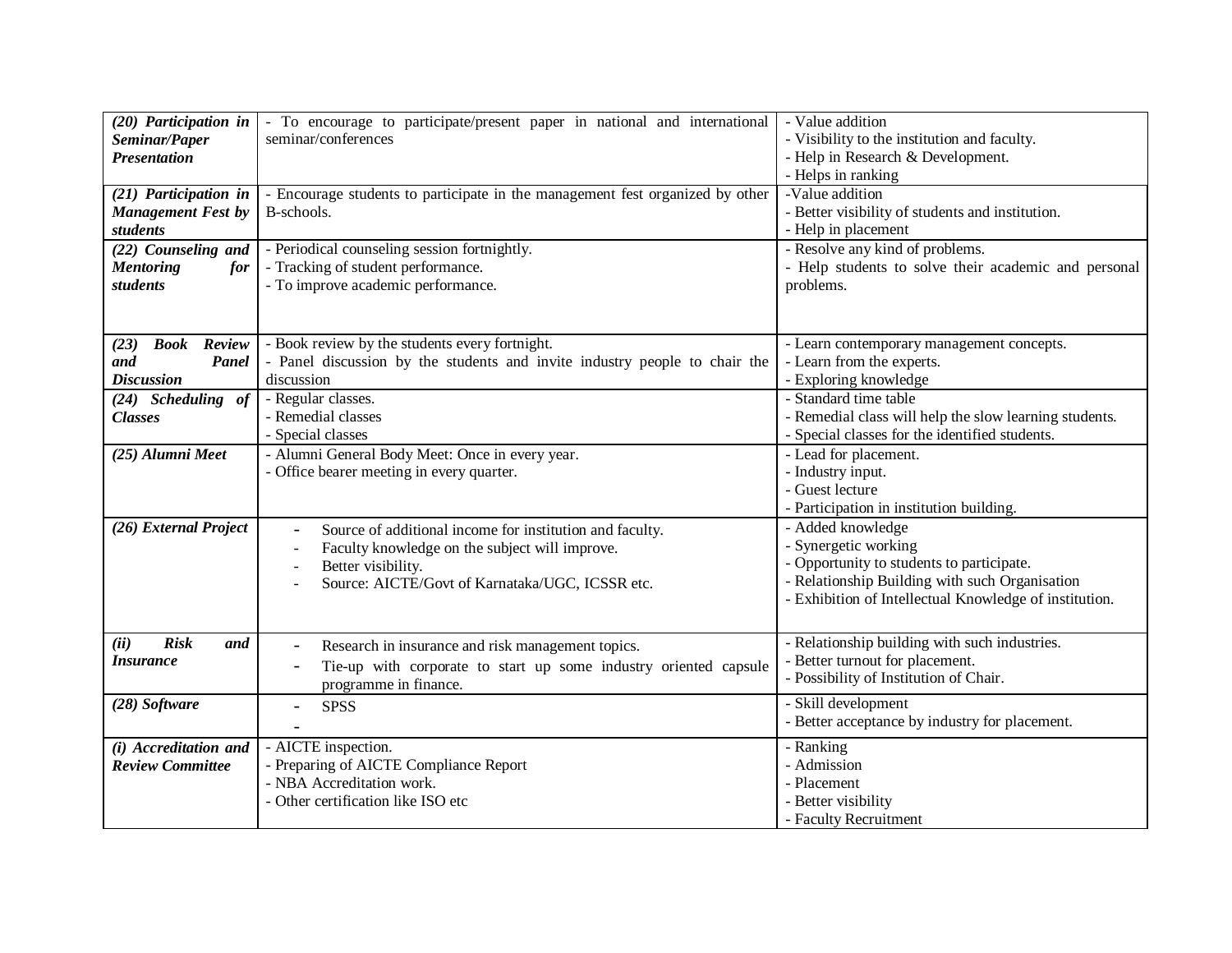| (30)<br><b>Defense</b><br>Programme<br>$\boldsymbol{\&}$<br><b>Research</b><br>(31)<br>Publication<br>Committee | - Proposal to be ready to start defense programme<br>- To train officers and Personnel below officers rank (PBOR) through DGR of<br>Ministry of Defense.<br>Journal:<br>Half-yearly referred journal.<br>Will create better visibility in academia.<br>Internal faculty will have the opportunity to publish their good work.<br>Students also will be encouraged to contribute.<br>Develop good network with the faculty India & Abroad.<br>Faculty can develop their knowledge and skill sets through writing<br>paper.<br>End result: Better visibility and better delivery in the classroom.<br>- Editorial Board will be constituted by industry expert and faculty from<br>reputed B-schools. | - Revenue generation<br>- Exposure<br>- Discipline in campus.<br>- Participation by other B-schools and Industry<br>Executives.<br>- Advertisement of Group of Institution.<br>- Rigour in research activities.<br>- Response from industry for consultancy and research.<br>- Invitation from institute/industry executives/faculty to<br>participate in MDP, EPGP programme.<br>- Admission notification for PGDM/MBA programme |
|-----------------------------------------------------------------------------------------------------------------|-----------------------------------------------------------------------------------------------------------------------------------------------------------------------------------------------------------------------------------------------------------------------------------------------------------------------------------------------------------------------------------------------------------------------------------------------------------------------------------------------------------------------------------------------------------------------------------------------------------------------------------------------------------------------------------------------------|-----------------------------------------------------------------------------------------------------------------------------------------------------------------------------------------------------------------------------------------------------------------------------------------------------------------------------------------------------------------------------------------------------------------------------------|
|                                                                                                                 | E-bulletin:<br>Quarterly departmental activity and achievement will be captured in<br>electronic format.<br>Will be circulated to sister institution, alumni, well wishers and faculty<br>members.<br>An active student body will be involved in the whole process under the<br>supervision of Editorial Board.                                                                                                                                                                                                                                                                                                                                                                                     | - Exposure of student activities<br>- Exhibition of Institute, Industry, Society rapport.<br>- Improvement in belongingness of Alumni and<br>participation in Institute activities by alumni.<br>- Strengthen alumni.                                                                                                                                                                                                             |
| (i) Incubation Centre                                                                                           | Students will have the opportunity to explore new concepts/theories.<br>Tie up with corporate for funding and running the centre.<br>Patenting of any IPR related developments.                                                                                                                                                                                                                                                                                                                                                                                                                                                                                                                     | - Grant from State Government.<br>- Recurring maintenance grant from Govt<br>- Technical, management and other discipline people<br>coming together and working for new venture and new<br>ideas.                                                                                                                                                                                                                                 |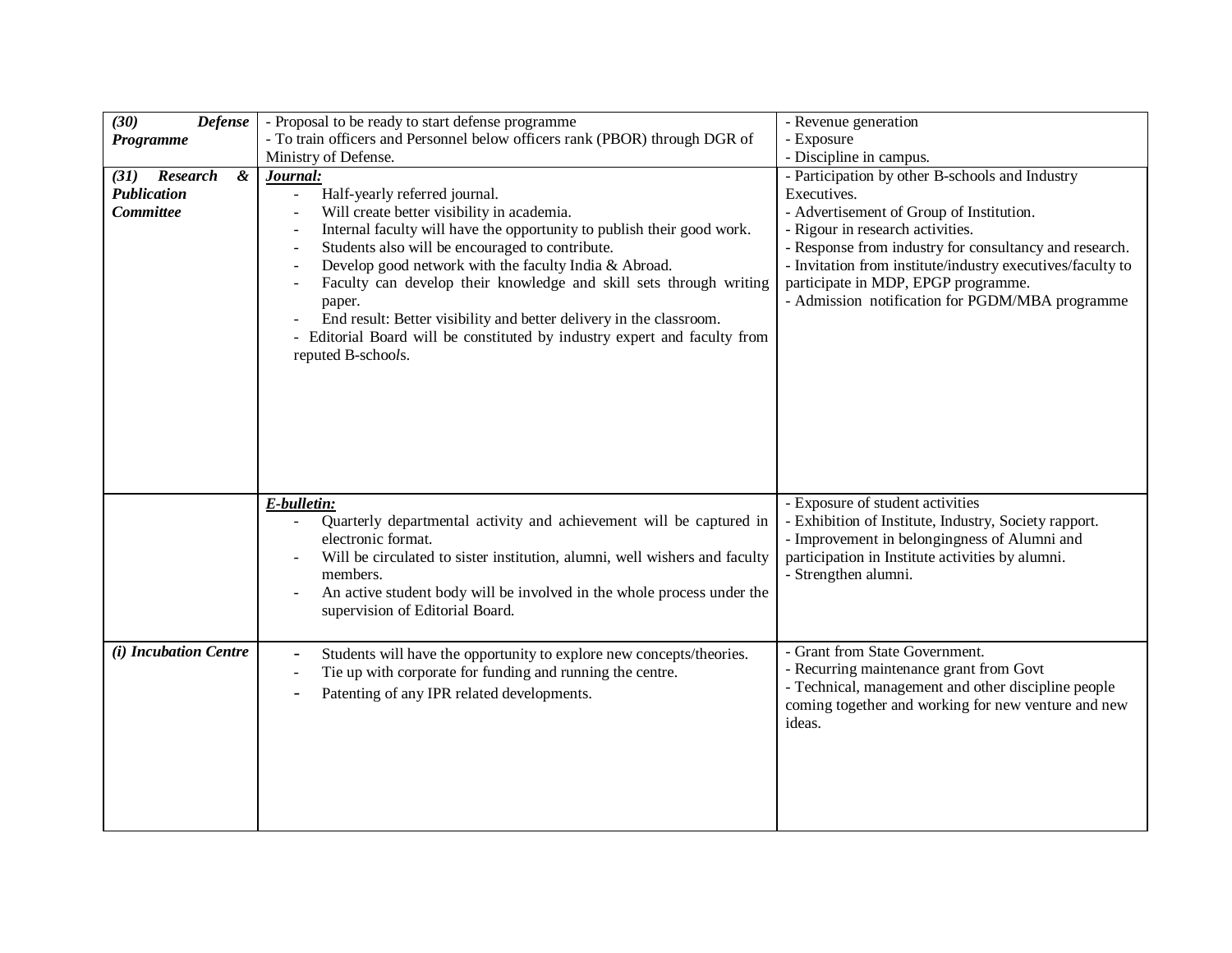| $(33)$ Centre for FE &<br>CD(<br>Faculty<br><b>Engineering</b><br>and<br><b>Cluster Head</b> )<br>Feedback<br>of<br>(34)                  | - Research and consultancy in finance.<br>- To bring SMEs together.<br>- To create awareness about government scheme.<br>- To help in Fin. Engineering.<br>Every semester student's feedback.                                                                        | - Consultancy<br>- Research Work<br>- MDPs<br>- Training Programme<br>- Awareness of faculty & Student among industry.<br>- Helps to overcome the issues.                                |
|-------------------------------------------------------------------------------------------------------------------------------------------|----------------------------------------------------------------------------------------------------------------------------------------------------------------------------------------------------------------------------------------------------------------------|------------------------------------------------------------------------------------------------------------------------------------------------------------------------------------------|
| faculty appraisal to<br>faculty                                                                                                           | Suggestion to the faculty based on feed back.<br>Different developmental programmes based on the feedback                                                                                                                                                            | - Scope to develop oneself $&$ institution.                                                                                                                                              |
| (35) Software                                                                                                                             | Prowess                                                                                                                                                                                                                                                              | - Skill development<br>- Better acceptance by industry for placement.                                                                                                                    |
| <b>Seminar</b><br>(i)<br>and<br>conference<br>committee                                                                                   | One per year. One international seminar for every two years.                                                                                                                                                                                                         | - Value Addition<br>- Visibility (Institution/faculty)<br>- Encourage Research activity                                                                                                  |
| (37)<br><b>International</b><br><b>Affairs</b>                                                                                            | International agreement<br>Student Exchange programme<br>Faculty exchange programme<br>Faculty research                                                                                                                                                              | - Visibility<br>- Students development<br>- Foreign student's intake.<br>- Help in placement<br>- Organizing international seminar jointly.                                              |
| <b>Visiting</b><br>(38)<br>$\it of$<br>faculty<br>the<br>to<br>where<br>companies<br>students are<br>doing<br>their<br>summer<br>projects | Will ensure projects are genuine work.<br>Develop better industry- institution interaction.<br>Will create lead for placements.<br>Students will be serious about their project.                                                                                     | - Rapport building<br>- Faculty development<br>- Creation of opportunity for original research,<br>canvassing of EPGP, MDP, Training programme of<br>institution.<br>- Goodwill building |
| (39)<br><b>Management</b><br>Fest                                                                                                         | One in every academic calendar.<br><b>Status: National Event.</b><br>Duration: 2 days.<br>Not to be merged with the college cultura.<br>Activities like Business quiz, product launch, business plan, develop<br>advertisement, best manager, stress management etc. | - Opportunity for students to manage the event.<br>- Industry participation through sponsorship<br>- Visibility of students & throughput to other<br>management colleges.                |